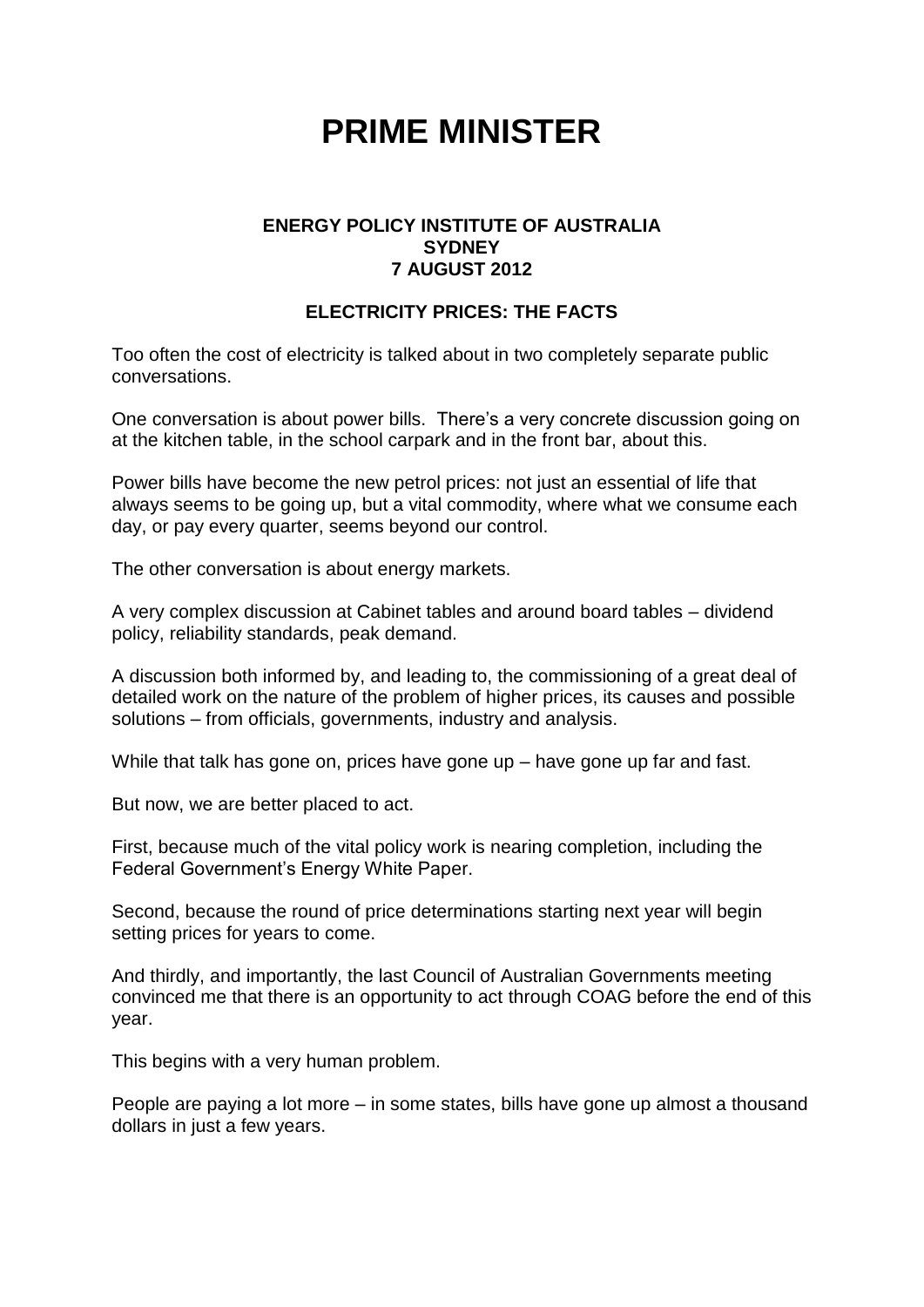It is very clear that working Australians, pensioners, the sick, the aged, people who need the most help, the people Labor Governments are elected to represent. These are the people who are feeling the most pressure.

Meanwhile, some states, like New South Wales and Queensland, are doing very well out of this financially and their revenue from some electricity assets is growing much faster than in the private sector.

So it is also very clear that the States can, and should, do more to cut future price rises.

All this means power price increases need to slow down and there is an opportunity to do that now.

An opportunity finally to get the facts on the table – and then to get something done.

We have a chance to make our clean energy future a smart, affordable energy future.

It's absolutely natural that public discussion of power prices today should include the facts about the price on carbon.

Australia needed to put a price on carbon pollution: to tackle climate change, to seize a clean energy future, using our bountiful access to solar, wind and other clean energy, to not be left behind as the world acted.

When the government priced carbon, we forecast an electricity price impact on consumers of around ten per cent – a forecast which has now become reality.

So yes, Australia did need this ten per cent increase in retail prices. And help with tax cuts, family payments and pension increases.

Achieving a price signal for big businesses to change the generation mix to cut pollution. Funding investments in a clean energy future.

That was in the national interest.

Most Australians pay no more as a result.

But while we were developing and delivering the clean energy future package and putting a price on pollution, something else was happening at the same time.

Carbon price excluded, the average electricity bill went up by at least 48 per cent in the last four years.

And ordinary businesses and households have been entirely uncompensated for these significant cost increases.

This is the difference: Australia needed a carbon price.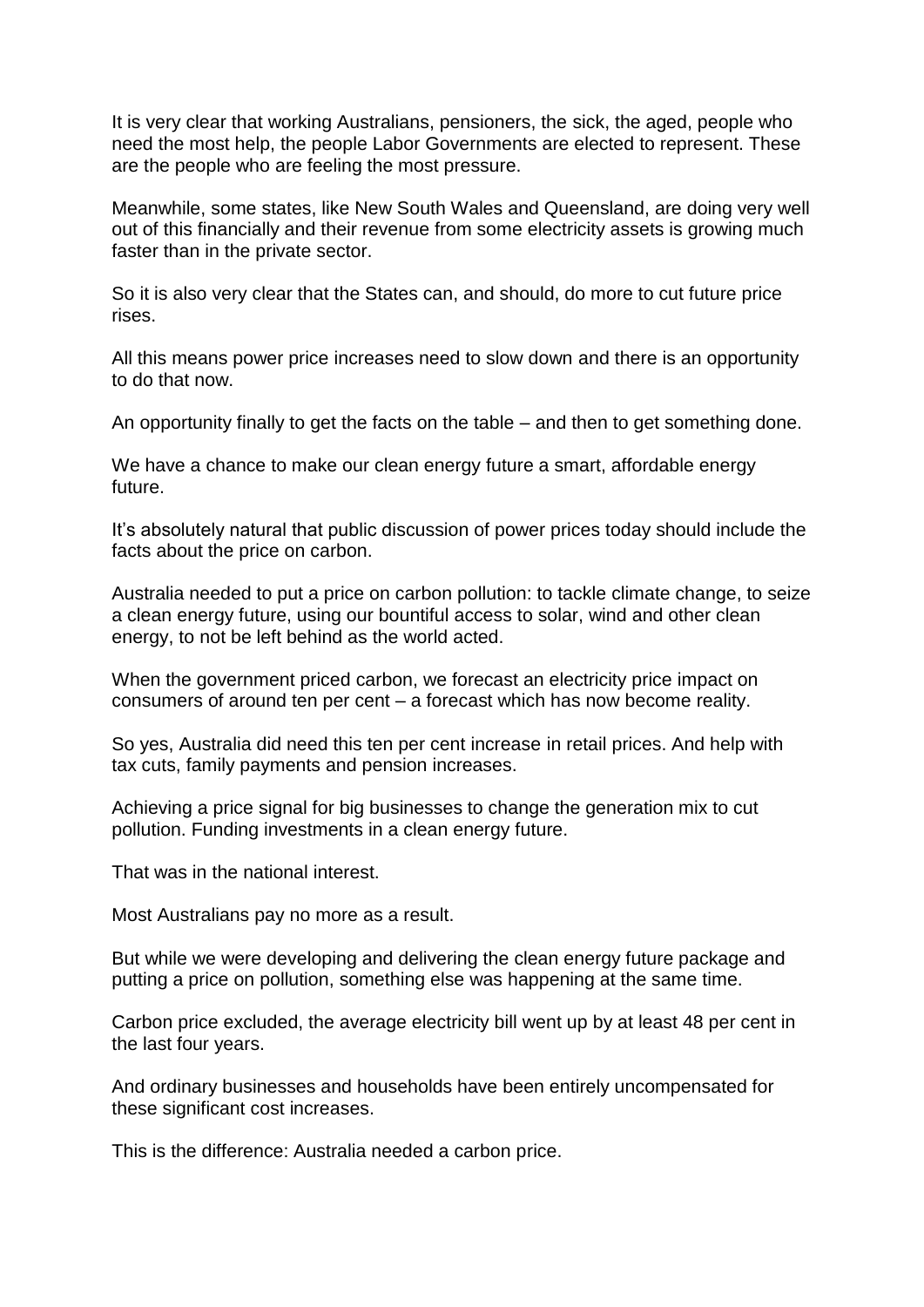Australia did not need price increases of fifty per cent or more for households over the last four years – and Australians can't afford the same kinds of increases over the next four years.

Now, I know there are complex factors driving aspects of these price increases.

The catch-up from years of infrastructure underinvestment.

The growth in peak demand.

Changes which have raised reliability standards and which have come at a high price.

And of course, there's the pragmatic, patchwork design of National Electricity Market itself – a complex mix of co-ordination and competition, public and private ownership, national and state regulation.

But, recognising that complexity, appreciating the conflicting objectives and incentives, and taking into account the long-term factors at play, I want to say very clearly: the last four years' price rises cannot continue.

Fifty per cent price increases in many states over four years – linked to demonstrable inefficiencies in resource allocation in the market.

Or in this state, New South Wales – nearly seventy per cent increases.

With half the extra cost due to increased network charges.

People are paying much more for the so-called "poles and wires" – not to produce electricity but just to move it around the system.

A long term trend of price increases like this cannot be sustained.

Not economically, not socially. No market can sustain this, let alone a market which delivers one of the essentials of life.

It's a huge cost to our economy.

Just last Friday, the Productivity Commission released its advice on the sixteen reform priorities which business leaders, state and federal leaders asked it to review earlier this year.

The Commission found that effective implementation of energy market reforms is the single most likely to deliver gains. If there are large network inefficiencies and excessive regulated prices, then there would be major resource savings and national benefits from lower electricity prices. Even small price reductions would have significant impacts.

That's the Productivity Commission's economic advice.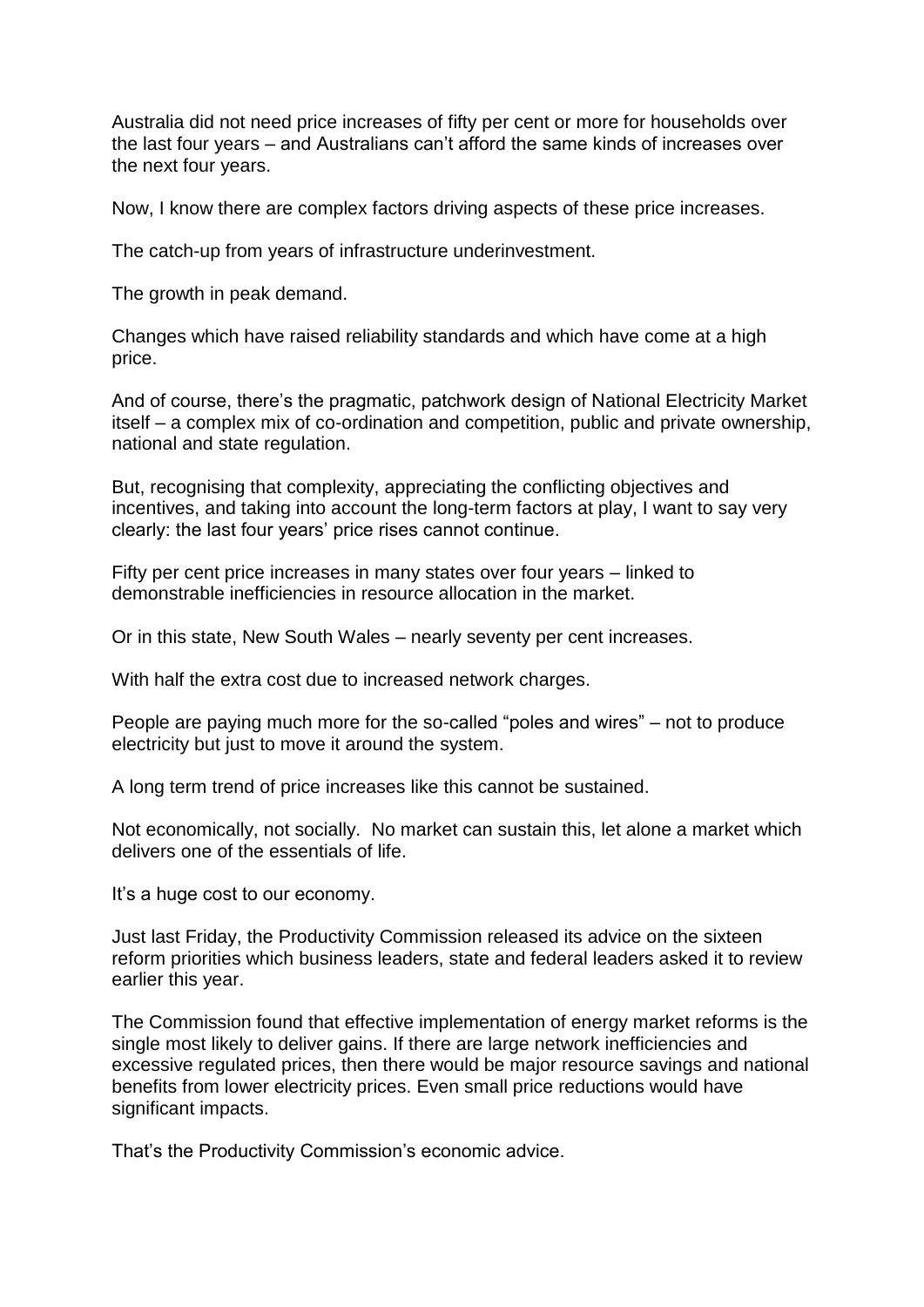And it's a real threat to fairness in our society.

As a recent AGL Energy review noted, while wealthier households can cut power costs through more efficient devices and solar panels, the poorest customers are exposed to the full cost of the increases.

As a Labor Prime Minister, I feel very deeply concerned about the plight of pensioners and poorer families who spend a greater proportion of their income on power.

The less disposable income you have, the harder it is to manage large lumpy bills, like power bills.

And buying clean energy appliances – everything from new and more efficient whitegoods to rooftop solar panels – is plainly easier if you earn more.

Solving these kinds of problems in people's real lives is exactly the kind of thing Labor Governments are elected to do.

So I am determined to get a plan in place to prevent unnecessary price rises in future.

It is also important Australians have the facts to explain why this is happening.

At the bottom of all this is this economic reality: the market for supplying energy services in Australia needs to be more efficient.

Take the current handling of peak power demands.

One quarter of all retail electricity costs – more than \$500 a year for a typical family – is spent to meet the costs of peak events that last for less than two days each year in total.

One sixth of our national electricity networks – \$11 billion in infrastructure – caters for peak events that last for barely four days per year.

It's like building a ten lane freeway – but with two lanes that are only used or needed for one long weekend.

It's a very good thing that more Australians can afford air conditioners to cool their families on our hottest days, in fact it's partly a tribute to their own hard work and the prosperity we've built through reform.

It's a very bad thing that the supply side response to this is so deeply costly and inefficient, and it's a clear argument for reform to go further.

Or take the current approach to ensuring secure supply.

Here, there are big forces at play.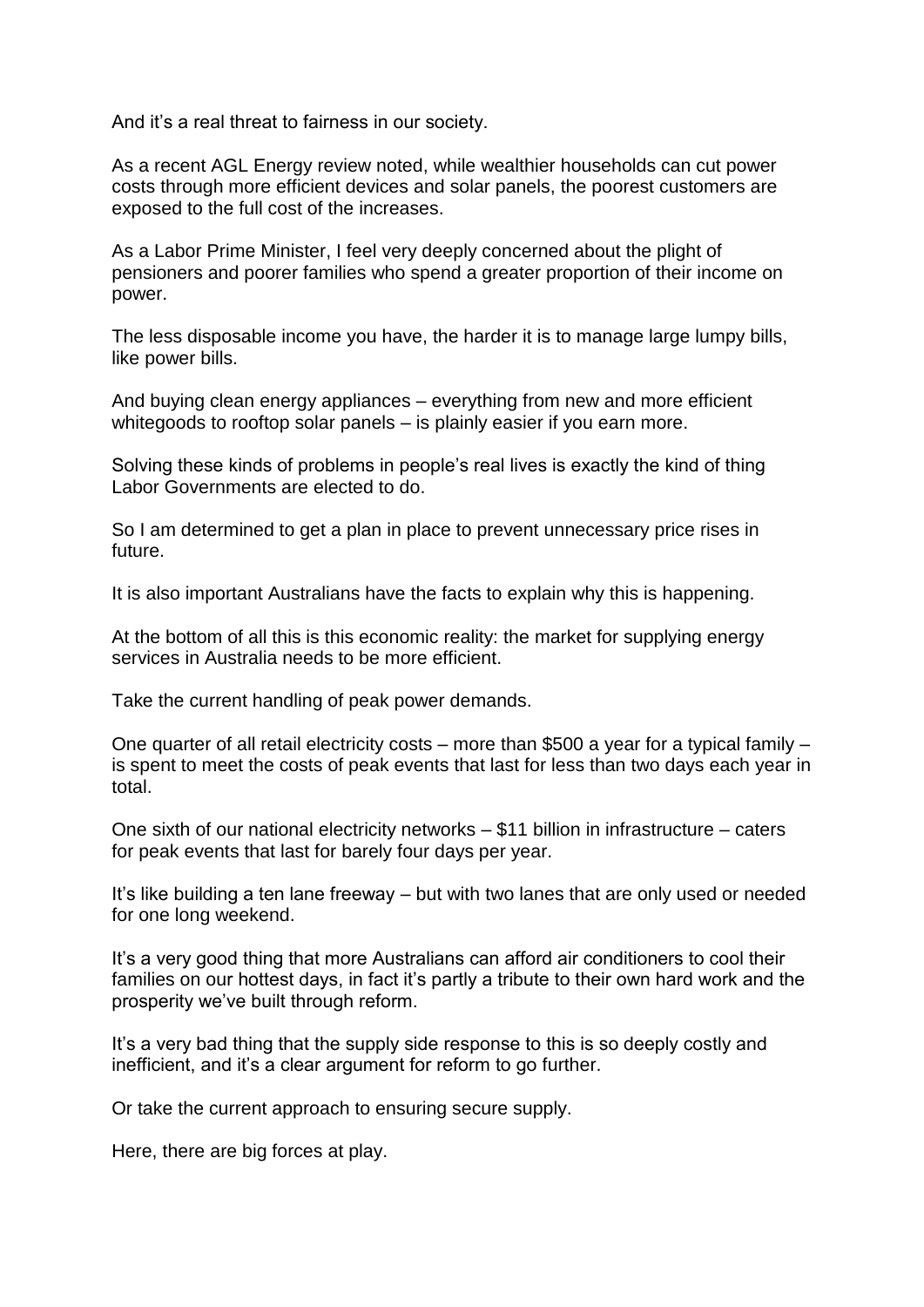Large scale electricity infrastructure established in the post-war period is reaching the end of its useful life and this is a very substantial component of the network.

My challenge, to industry, regulators and state governments, is this: your job now is to ensure that you respond to this with efficient investments.

Investment which gets the balance right between affordability and reliability.

We know that isn't happening today.

New South Wales has already asked the Australian Energy Market Commission to investigate how consumers value this trade-off between reliability and cost.

The review of Queensland's electricity network chaired by Darryl Somerville in 2011 found that smarter reliability requirements could reduce the requirement for capital expenditure by suppliers and ease the price impacts on consumers.

Most compelling of all, the Australian Energy Regulator itself, in the State of the Energy Market Report 2011 released in December last year found the regulatory framework has led to some price increases that are difficult to justify consumers are paying more than necessary for a safe and reliable energy supply.

That's the independent regulator, part of the ACCC, speaking.

At the heart of all this is a simple market design problem: a clear regulatory incentive to overinvest in infrastructure and pass on costs to consumers.

Indeed, in many places around Australia, the State Governments both own lucrative electricity assets and regulate parts of the electricity market.

The comparison between the private and public owned utilities shows the States are doing very well financially out of this arrangement.

Following the recent round of price increases, revenue for network enterprises wholly owned by State Governments is up fifty per cent over the previous five year period.

This was in a period when revenue for the rest of the market players grew less than thirty per cent.

In other words, revenue to the States went up nearly twice as fast as revenue to the private network operators.

This has hit consumers hard.

A typical household in New South Wales is paying over a thousand dollars more for power every year compared to four years ago.

And while due to a number of factors electricity demand is falling overall, families and pensioners are facing higher prices – even for those who are trying to do the right thing and cut their use.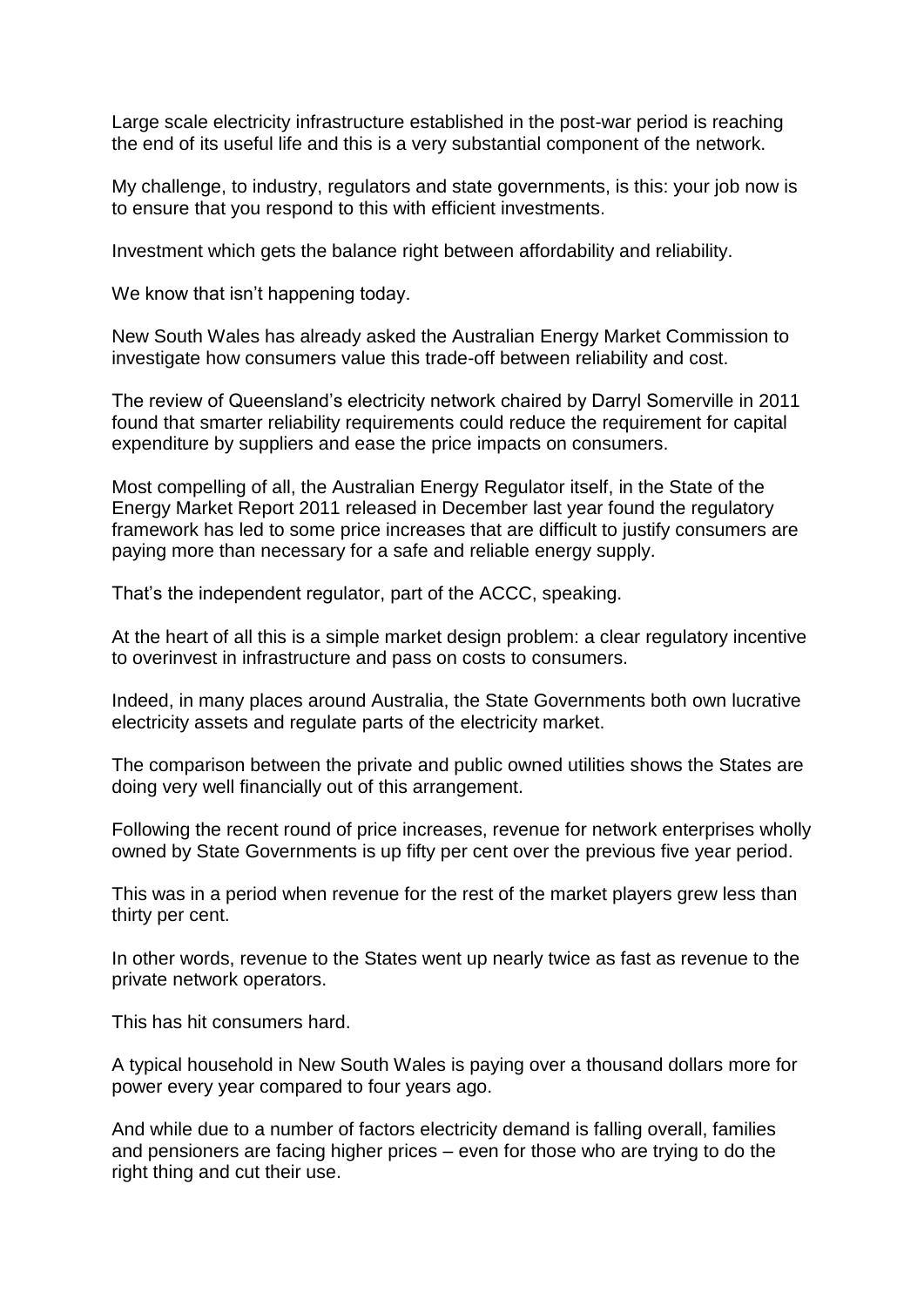For too long, some State Governments have been increasing their revenue at the expense of the family electricity bill – that has to stop.

Given all those facts and given the regulator itself says the present regulatory framework has led to price increases which are difficult to justify, how can we doubt Australians are paying more than they should for electricity?

So let's act.

First, let's give people more power over what they pay for power.

A typical suburban house today doesn't even have smart meters to measure peak demand, much less to help people control it.

People need and deserve more choice and control.

Already, the Federal Government has taken important steps to do this.

But we want to put even more effective control in the hands of energy users, in the hands of working people, pensioners, owners of small businesses.

The National Energy Customer Framework includes strong protections for Australians who are struggling to pay their electricity bills.

These include requiring fair contracts, better information in bills, and making sure customers know what they are signing up to when they begin a contract.

It also means people who can't pay their bills will get consistent protections across Australia – including the option of payment plans.

And as part of the Customer Framework, the Australian Energy Regulator operates its Energy Made Easy website, providing objective, free comparisons to help customers get the best energy deal for them.

The runaway success of the "Big Electricity Switch" campaign is a great example of the benefits this approach can achieve.

Entrepreneurial spirit, media support and online information have enabled nearly a quarter of a million Australians to be offered discounts as high as 16.5 per cent.

It's a remarkable story – a terrific tribute to One Big Switch and to the Daily Telegraph which has sponsored the campaign.

And it's a remarkable illustration of what supported and informed consumers can achieve.

But today the full benefits of the Customer Framework and the Energy Made Easy website are confined to Tasmania and the ACT, where governments have signed up.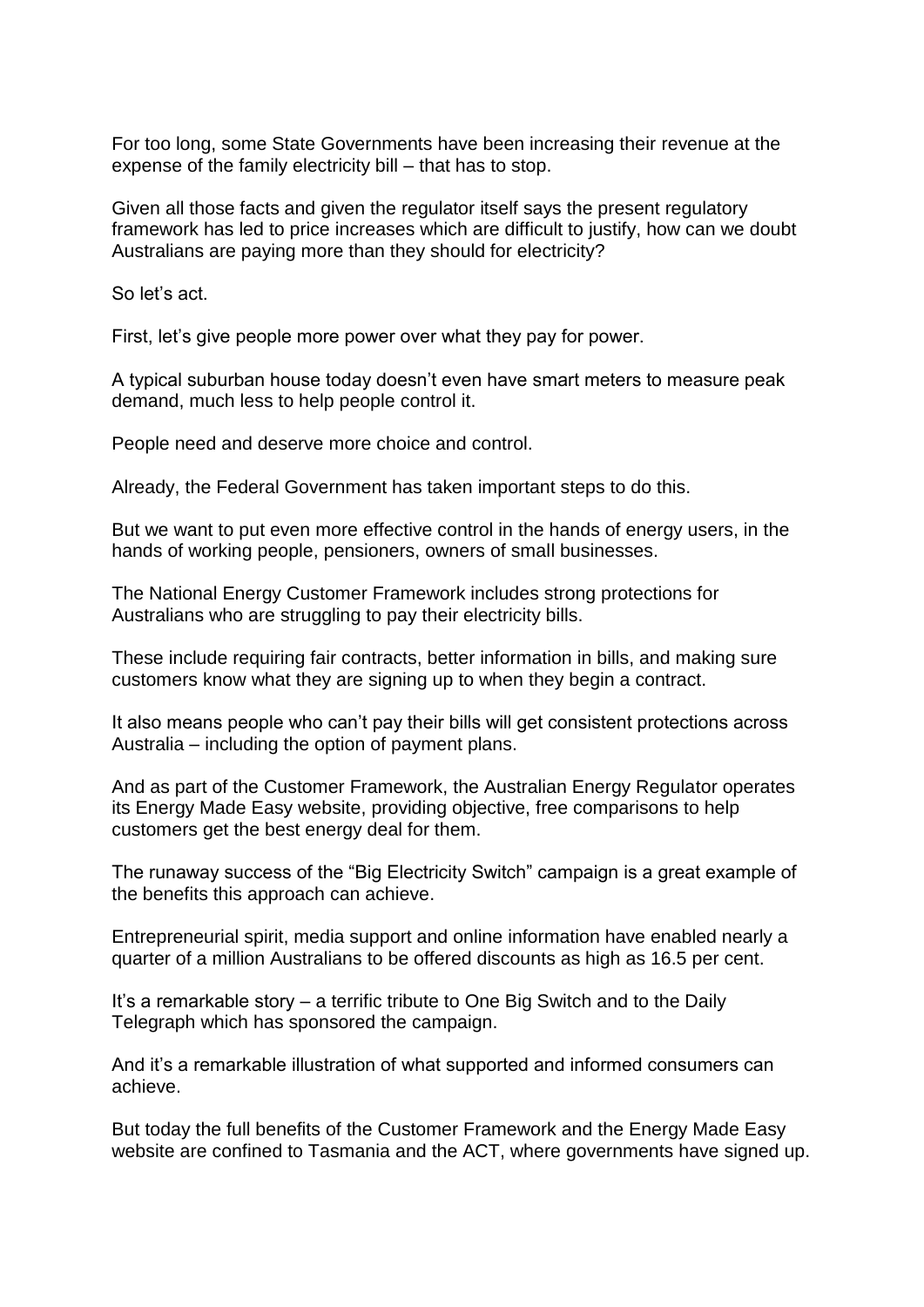The other States must now get on board.

The States should sign up to these protections for households – and this extra information – *today*.

Particularly New South Wales, where legislation has actually passed the Parliament, but the State Government continues to delay commencing and implementing, for no apparent reason.

Alongside the Customer Framework, the Australian Energy Market Commission's *Power of Choice* review is looking at how the design of the National Electricity Market can be reformed so that consumers have more control.

The Commission is due to make practical recommendations for changes to regulation which can help families, business and industry make informed choices about the way they use electricity and manage their bills.

All of us – Federal and State – must commit to acting on their recommendations as soon as they are made.

And the Federal Government is directly investing in demonstrating smart electricity networks.

In time, these will allow people to have far greater control over their own household electricity use, along with far more information about their own needs.

People should be able to use what they want when they want it and cut out expensive services they don't need.

Picture a smart phone app that means you can load the clothes dryer or a dishwasher before you leave home – and then turn it on when a low cost rate becomes available during the day.

Or consider new technology so home air conditioners can switch themselves between high and low power mode, keeping a house cool while limiting use in highcost periods of peak demand.

Or in the same way many people use a travel agent or a mortgage broker to get the best bargains, small businesses could hire a clean energy adviser to analyse the data about their business's energy consumption and find a better deal.

In Newcastle, under our Smart Grid Smart City trial, the CSIRO has installed battery storage devices and gas fuel cells, hooking up existing solar systems and linked electric vehicles to real time energy information

In South Australia, ETSA is building on its early success with a more sophisticated suburb-scale trial of the practical technologies, operating arrangements and cost structures.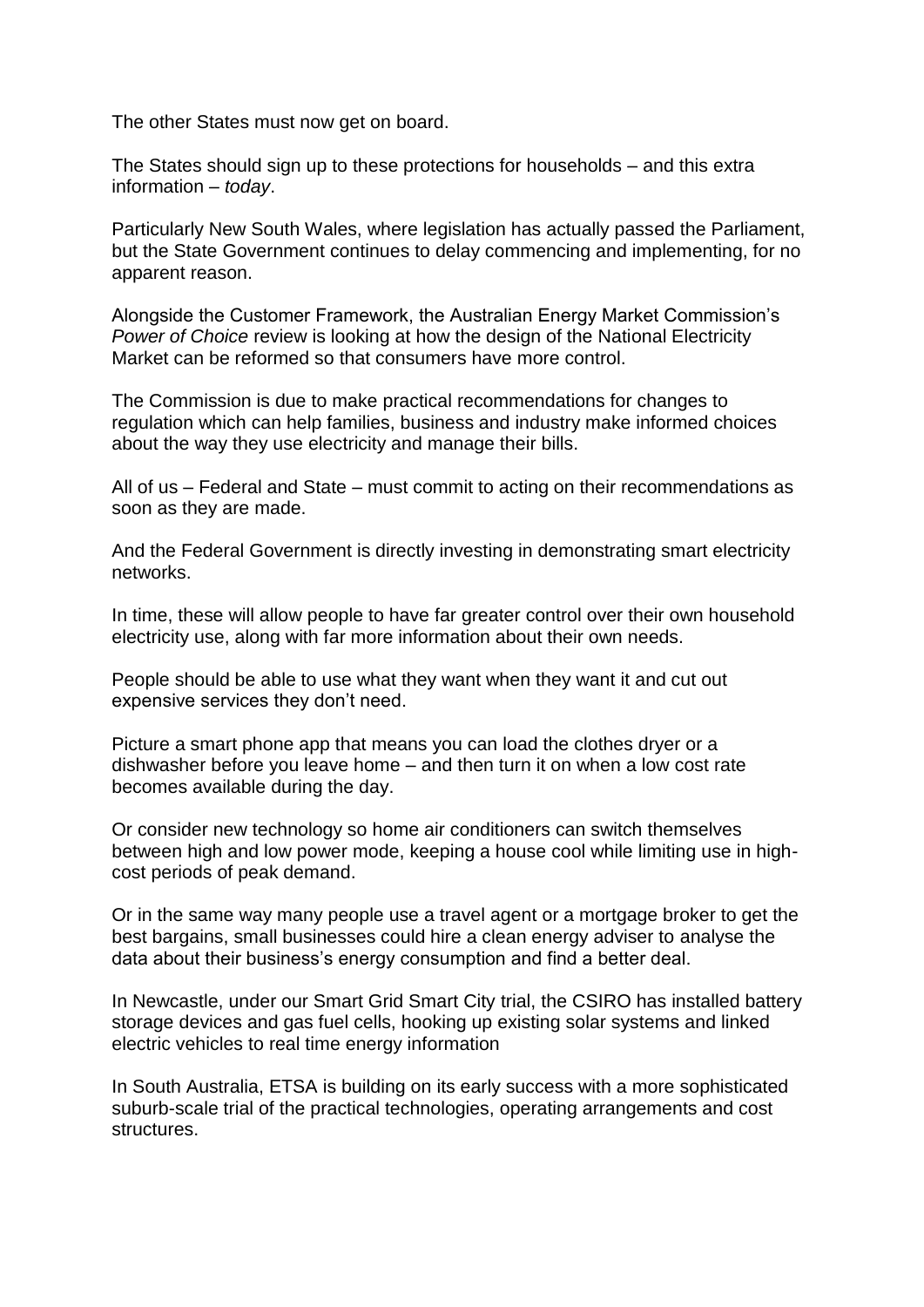These technologies – smart, affordable, clean energy technologies – are real and they are operating now.

These are important new ways for consumers to control what they pay for power.

There must also be new pressures on network operators to cut costs.

As I noted earlier there is a great deal of detailed work already in train in energy policy, above all, our White Paper.

But leaders have a responsibility to set the goals and the timelines for that kind of detailed policy work.

So at COAG we asked for two very specific pieces of work to be done.

First, for Energy Ministers "to make sure these reviews focus on achieving efficient future investment which does not result in undue price pressures on consumers and businesses".

That is, we made the policy goal for all the existing work crystal clear: slow down the price rises.

Second, for the inter-jurisdictional Business Advisory Forum Taskforce which COAG set up in April this year to tell us what additional changes are needed to the design of the electricity market to ensure investment is efficient and to protect the poorest customers.

Today I want to drive this momentum for change further.

I've written to the Premiers and Chief Ministers to say that I want all that advice drawn together and on the table for First Ministers to consider – and then I want solutions on the table for COAG to adopt – by the end of the year.

So when COAG meets next – I will be urging the Premiers and Chief Ministers to consider the advice and to act.

The inefficiencies that exist in the current system cannot be ignored.

Even decisions made this year will reap benefits over several years to come – so we must get on with the job now.

I want real decisions this year to guide price determinations beginning next year.

My preference is to work co-operatively with the States through COAG to deliver a better outcome for consumers.

We won't lightly use the big stick of regulation, of stronger powers for the Energy Regulator and the ACCC.

But it's a stick we hold and which we'll use if required.